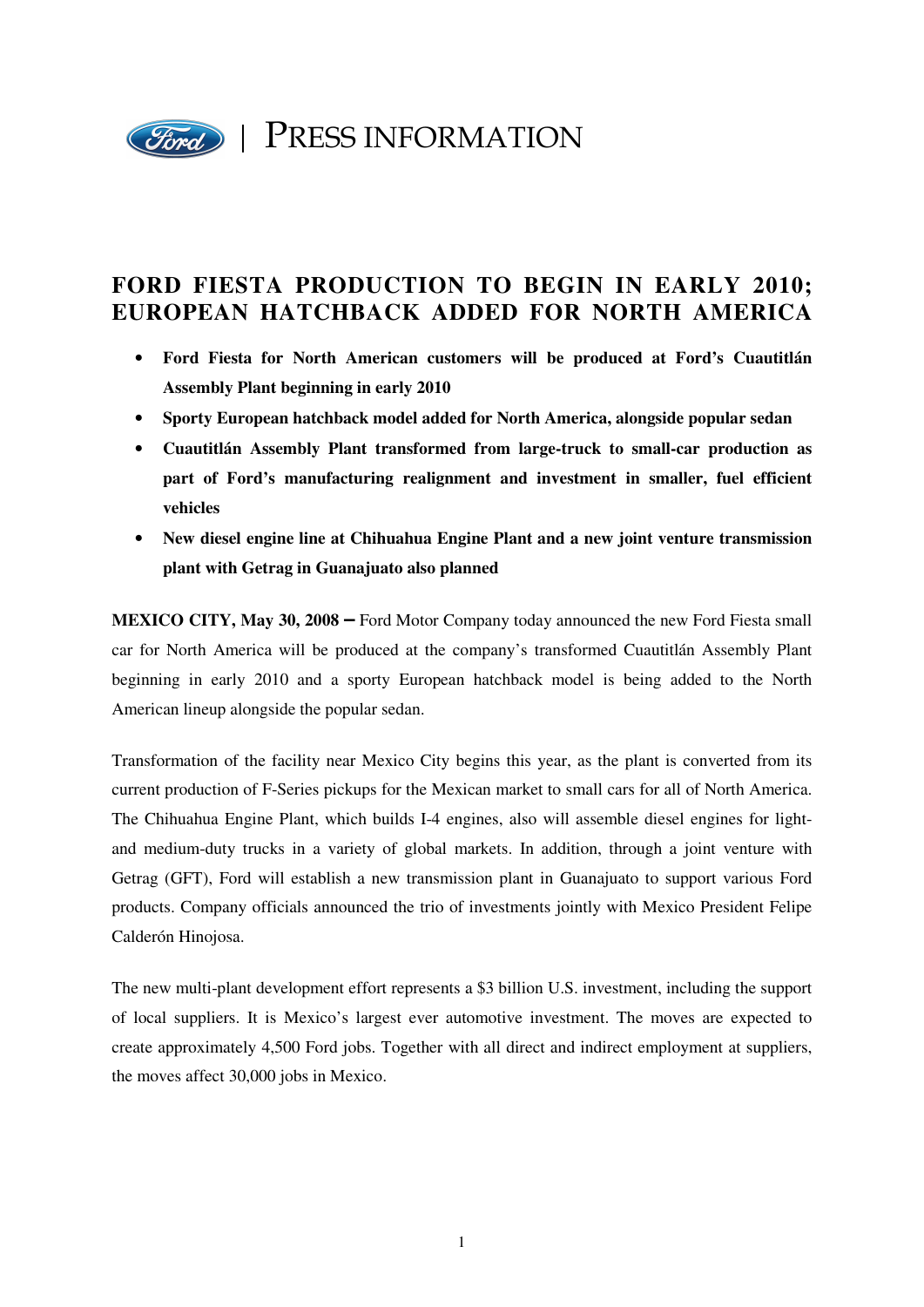"Ford is absolutely committed to leveraging our global assets to accelerate the shift to more fuelefficient small cars and powertrain technologies that people really want and value," said Ford President and CEO Alan Mulally, who was in Mexico for the announcement. "Our investments in these facilities in Mexico are part of our plan to further realign our manufacturing capacity in line with the introduction of more small cars and crossovers."

A small car concept called the Verve showcased the design direction for the new Fiesta when it debuted at the North American International Auto Show in Detroit in January. Both sedan and hatchback models were displayed – with high praise from customers and the news media.

"Customers responded very positively after seeing both the sedan and hatchback versions of the Verve small car concept," said Mark Fields, president of The Americas, Ford Motor Company. "We know the market is headed toward more small cars and crossovers. With our product and manufacturing flexibility, we will be able to offer both models and add production capacity."

## **The New Ford Fiesta**

When it goes on sale in North America in 2010, the new Fiesta will be bold and sophisticated  $-$  to help it clearly stand out from other small cars on the road. Ford is building on decades of small car leadership in Europe as it develops the new Fiesta for North America to appeal to increasingly savvy customers who value technology, design and fuel efficiency.

Momentum in small-car sales is outpacing overall industry growth worldwide. Globally, small car sales have grown from 23 million units in 2002 to an estimated 38 million in 2012.

Driving the growth in the North American market is a group of young people aged 13 to 28 years – dubbed "Millennials." Today, this group stands 1.7 billion strong worldwide and will represent 28 percent of the total U.S. population by 2010.

The Fiesta is the first of Ford's new global family of small cars set to debut in Europe and Asia later this year and next year – and in North America early in 2010.

"We're looking at every aspect of what's defined Ford as a small-car leader in Europe and working to build on this expertise in driving dynamics and design across a global family of Ford cars that are as exciting to drive as they are to look at," said Derrick Kuzak, Ford's group vice president, Global Product Development. "The Fiesta is designed to set a new world standard for quality, design, fuel economy and comfort in the small car segment."